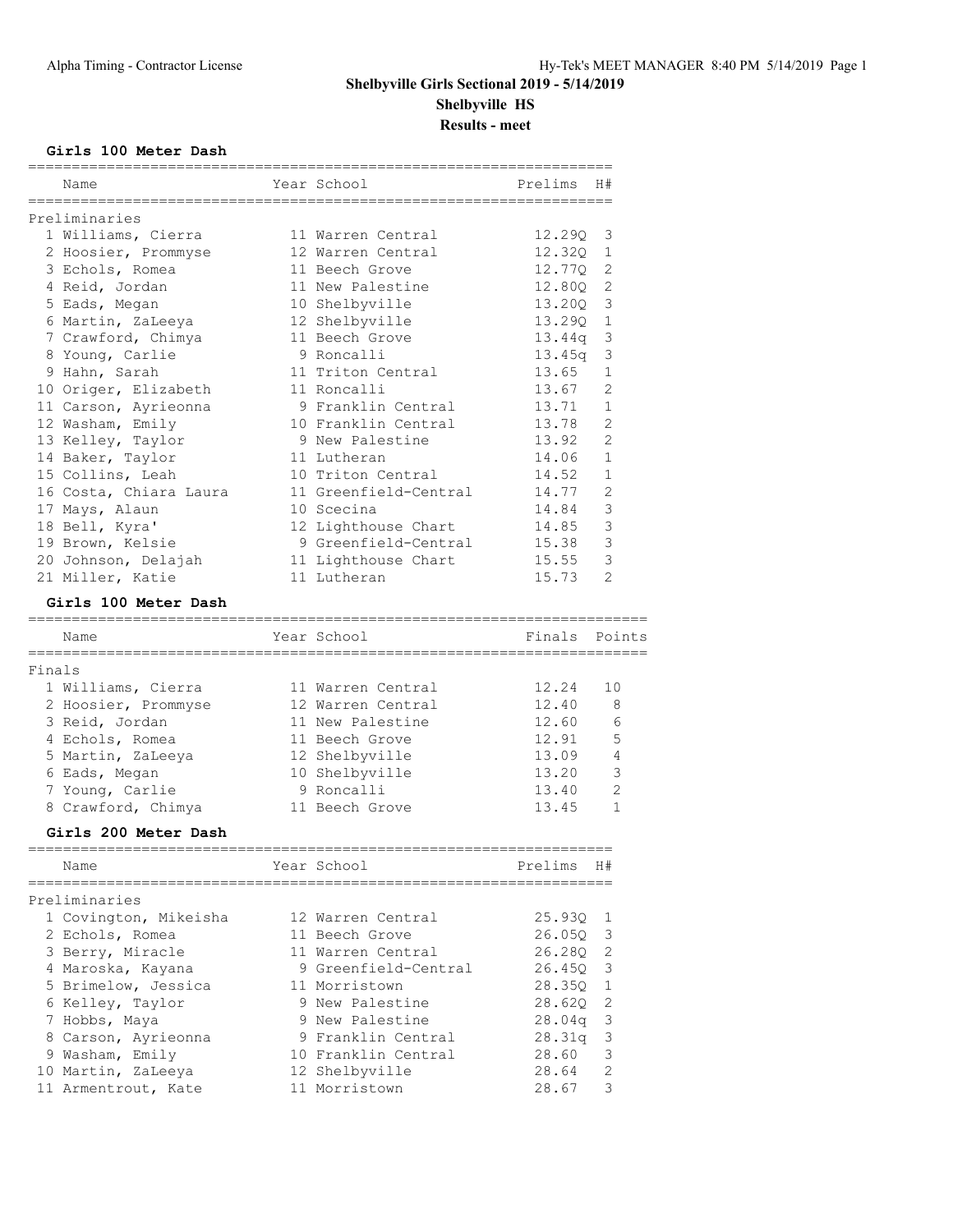=======================================================================

| Girls 200 Meter Dash  |                      |       |                            |
|-----------------------|----------------------|-------|----------------------------|
| 12 Strodtbeck, Sarah  | 10 Roncalli          | 28.77 | 1                          |
| 13 Collins, Leah      | 10 Triton Central    | 30.25 | 2                          |
| 14 Schroeder, Camille | 10 Scecina           | 30.55 | $\overline{\phantom{0}}^2$ |
| 15 Scott, Isabella    | 10 Triton Central    | 30.69 | $\overline{1}$             |
| 16 Robson, Autumn     | 11 Lutheran          | 30.92 | $\overline{1}$             |
| 17 Weathers, Jania    | 10 Scecina           | 31.10 | $\overline{1}$             |
| 18 Munden, Emma       | 9 Greenfield-Central | 31.15 | $\mathcal{E}$              |
| 19 Bell, Kyra'        | 12 Lighthouse Chart  | 32.13 | $\mathbf{1}$               |
| 20 melton, reagan     | 11 Christel Hou      | 33.33 | 2                          |
| 21 Wilkins, Molly     | 9 Lutheran           | 34.98 |                            |

### **Girls 200 Meter Dash**

|        | Name                  | Year School          | Finals Points |                |
|--------|-----------------------|----------------------|---------------|----------------|
| Finals |                       |                      |               |                |
|        | 1 Covington, Mikeisha | 12 Warren Central    | 25.22         | 1 O            |
|        | 2 Berry, Miracle      | 11 Warren Central    | 25.58         | 8              |
|        | 3 Echols, Romea       | 11 Beech Grove       | 25.97         | 6              |
|        | 4 Maroska, Kayana     | 9 Greenfield-Central | 27.32         | 5              |
|        | 5 Brimelow, Jessica   | 11 Morristown        | 28.52         | $\overline{4}$ |
|        | 6 Kelley, Taylor      | 9 New Palestine      | 28.56         | 3              |
|        | 7 Carson, Ayrieonna   | 9 Franklin Central   | 28.57         | $\mathcal{L}$  |
|        | 8 Hobbs, Maya         | 9 New Palestine      | 28.83         |                |

### **Girls 400 Meter Dash**

| Name                                           | Year School<br>------------------------------------ | Finals H# Points |                |                |
|------------------------------------------------|-----------------------------------------------------|------------------|----------------|----------------|
| 1 Covington, Mikeisha                          | 12 Warren Central                                   | 56.38            | 3              | 10             |
| 2 Williams, Cierra                             | 11 Warren Central 57.62 3                           |                  |                | 8              |
| 3 Sonderman, Emily                             | 11 Roncalli                                         | 58.43 3          |                | 6              |
| 4 Reid, Jordan                                 | 11 New Palestine                                    | 58.70            | $\mathcal{E}$  | 5              |
| 5 Taylor, Sophia                               | 12 New Palestine 1:01.78                            |                  | $\mathcal{E}$  | $\overline{4}$ |
| 6 Maroska, Kayana                              | 9 Greenfield-Central 1:02.09                        |                  | $\mathcal{S}$  | $\mathbf{3}$   |
| 7 Prewitt, Riley                               | 11 Roncalli                                         | 1:03.72          | $\mathcal{E}$  | $\overline{c}$ |
| 8 Crawford, Chimya                             | 11 Beech Grove                                      | 1:04.32          | 3              | $\mathbf{1}$   |
| 9 Neyland, Shila                               | 9 Franklin Central 1:04.86                          |                  | $\overline{2}$ |                |
| 10 Hill, Addison                               | 10 Greenfield-Central 1:05.06                       |                  | $\overline{2}$ |                |
| 11 McGivern, Samantha                          | 12 Triton Central 1:08.73                           |                  | $\mathbf{1}$   |                |
| 12 Haskins, Sydarah                            | 11 Scecina                                          | 1:08.99          | $\overline{2}$ |                |
| 13 Witsman, Madeline                           | 10 Scecina                                          | 1:09.06          | $\overline{2}$ |                |
| 14 Butler, Aireus                              | 9 Shelbyville                                       | 1:09.40          | $\overline{2}$ |                |
| 15 Mejia, Anita                                | 10 Shelbyville                                      | 1:09.76          | $\overline{2}$ |                |
| 16 Reed, Corra                                 | 9 Beech Grove                                       | 1:10.87          | $\overline{2}$ |                |
| 17 Coates, Zoe                                 | 9 Morristown                                        | 1:16.80          | $\mathbf{1}$   |                |
| 18 Hatchett, Jasmine                           | 12 Lighthouse Chart 1:20.09                         |                  | $\mathbf{1}$   |                |
| 19 Tillison, Sydney                            | 12 Triton Central                                   | 1:24.22          | $\mathbf{1}$   |                |
| 20 Akers, Sydney                               | 9 Lutheran                                          | 1:28.37          | $\mathbf{1}$   |                |
| Girls 800 Meter Run                            | ---------------------------                         |                  |                |                |
| Name                                           | Year School                                         | Finals H# Points |                |                |
| 1 Comastri, Audrey 11 Franklin Central 2:21.41 |                                                     |                  |                | $2 \quad 10$   |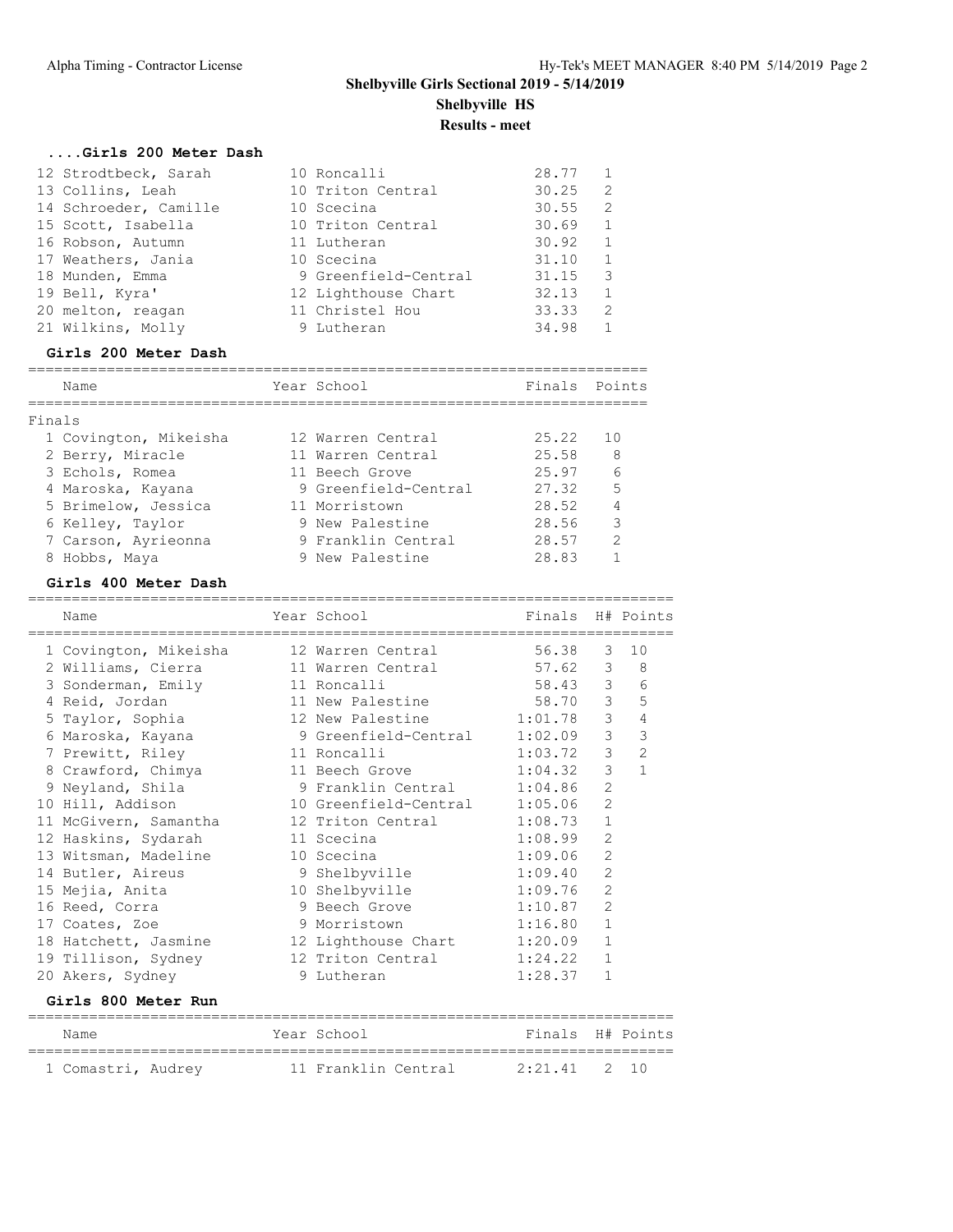=======================================================================

## **....Girls 800 Meter Run**

| 2 Shaw, Brenna                       | 10 New Palestine      | 2:22.72 | 2              | 8            |
|--------------------------------------|-----------------------|---------|----------------|--------------|
| 3 Flick, Ashley                      | 9 Roncalli            | 2:25.35 | $\overline{2}$ | 6            |
| 4 Thomas, Taylor                     | 11 Warren Central     | 2:26.31 | 2              | 5            |
| 5 Crowder, Victoria                  | 12 New Palestine      | 2:29.54 | 2              | 4            |
| 6 DeFreese, Josie                    | 12 Scecina            | 2:38.38 | 2              | 3            |
| 7 Howard, Stefanie                   | 9 Shelbyville         | 2:43.30 | 2              | 2            |
| 8 Ward, Tee'Aira                     | 9 Warren Central      | 2:43.37 | $\overline{2}$ | $\mathbf{1}$ |
| 9 Mones-Gaspar, Carla 12 Beech Grove |                       | 2:45.62 | $\mathbf{1}$   |              |
| 10 Chandler, Hannah                  | 11 Beech Grove        | 2:50.14 | $\mathbf{1}$   |              |
| 11 Gleitz, Trinity                   | 11 Roncalli           | 2:52.86 | $\overline{2}$ |              |
| 12 Andre, Chloe                      | 11 Lutheran           | 2:55.67 | $\mathbf{1}$   |              |
| 13 Pike, Makinsi                     | 12 Shelbyville        | 2:56.50 | $\mathbf{1}$   |              |
| 14 Timm, Nahtalie 11 Triton Central  |                       | 2:57.58 | $\mathbf{1}$   |              |
| 15 Thompson, Isabella                | 9 Morristown          | 3:02.91 | $\mathbf{1}$   |              |
| 16 McGivern, Samantha                | 12 Triton Central     | 3:05.15 | $\mathbf{1}$   |              |
| 17 Coates, Maecy                     | 11 Morristown         | 3:07.41 | $\overline{2}$ |              |
| 18 melton, reagan                    | 11 Christel Hou       | 3:14.00 | $\mathbf{1}$   |              |
| 19 Conner, Lucy                      | 11 Greenfield-Central | 3:38.35 | $\mathbf{1}$   |              |
| 20 Reid, Katie                       | 11 Lutheran           | 3:40.27 | $\mathbf{1}$   |              |

### **Girls 1600 Meter Run**

| Name                                                        | Year School Tinals Points    |         |                |
|-------------------------------------------------------------|------------------------------|---------|----------------|
| 1 Reedus, Jada                                              | 12 Franklin Central 5:10.84  |         | 10             |
| 2 Casner, Kaylin                                            | 11 New Palestine 5:16.42     |         | 8              |
| 3 Flick, Ashley                                             | 9 Roncalli                   | 5:19.56 | $\sqrt{6}$     |
| 4 Page, Abby 11 Scecina 5:46.81                             |                              |         | 5              |
| 5 Adam, Emily                                               | 9 New Palestine 5:56.58      |         | $\overline{4}$ |
| 6 Simon, Sophia                                             | 9 Beech Grove                | 5:58.98 | $\mathsf 3$    |
| 7 Anspaugh, Jill                                            | 12 Shelbyville 6:01.51       |         | $\mathbf{2}$   |
| 8 Stacy, Braelyn 11 Shelbyville 6:07.38                     |                              |         | $\mathbf{1}$   |
| 9 Keller, Olivia           9 Franklin Central       6:08.93 |                              |         |                |
| 10 Perkins, Kylie                                           | 9 Roncalli                   | 6:09.02 |                |
| 11 Williams, Marietta 12 Warren Central 6:11.01             |                              |         |                |
| 12 Kleine, Rylee 10 Morristown 6:13.48                      |                              |         |                |
| 13 Warrner, Robyn 9 Beech Grove 6:14.78                     |                              |         |                |
| 14 Wilkerson, Brianna (1988) 9 Warren Central (17.45)       |                              |         |                |
| 15 Andre, Chloe                                             | 11 Lutheran                  | 6:23.88 |                |
| 16 McAllister, Ryleigh 12 Triton Central 6:43.43            |                              |         |                |
|                                                             |                              |         |                |
| 18 Hurst, Abigail                                           | 9 Greenfield-Central 7:50.93 |         |                |
| 19 Reid, Katie                                              | 11 Lutheran                  | 8:07.34 |                |

### **Girls 3200 Meter Run**

| Name                | Year School           | Finals Points |               |
|---------------------|-----------------------|---------------|---------------|
| 1 Mann, Kendall     | 10 New Palestine      | 11:37.13      | 10            |
| 2 Brinkruff, Audrey | 10 Greenfield-Central | 11:44.76      | 8             |
| 3 Welch, Sydney     | 12 Franklin Central   | 11:59.01      | 6             |
| 4 Farmer, Cami      | 9 Franklin Central    | 12:18.24      | 5             |
| 5 Mann, Emma        | 9 New Palestine       | 12:49.64      |               |
| 6 Moss, Elisabeth   | 11 Warren Central     | 12:55.31      | 3             |
| 7 Page, Abby        | 11 Scecina            | 13:03.84      | $\mathcal{D}$ |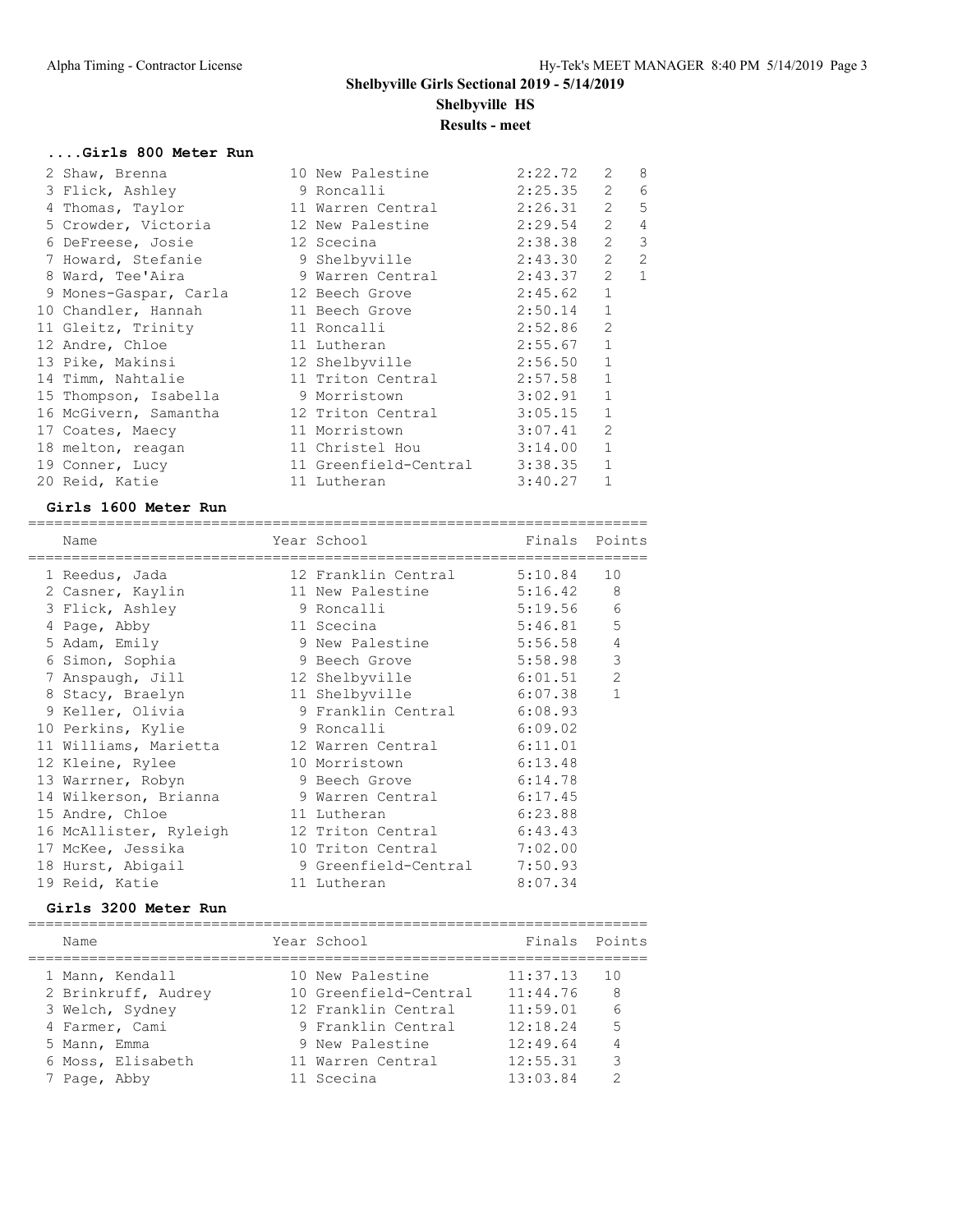| Girls 3200 Meter Run   |                   |          |    |
|------------------------|-------------------|----------|----|
| 8 Turk, Lauren         | 9 Roncalli        | 13:05.68 | -1 |
| 9 Simon, Sophia        | 9 Beech Grove     | 13:10.07 |    |
| 10 Minton, Katherine   | 12 Roncalli       | 13:27.76 |    |
| 11 Anspaugh, Jill      | 12 Shelbyville    | 13:35.04 |    |
| 12 Fisher, Zoe         | 11 Warren Central | 13:45.55 |    |
| 13 Biggerman, Taylor   | 9 Shelbyville     | 13:57.38 |    |
| 14 Warrner, Robyn      | 9 Beech Grove     | 14:20.34 |    |
| 15 McAllister, Ryleigh | 12 Triton Central | 14:55.19 |    |
| 16 McKee, Jessika      | 10 Triton Central | 15:43.82 |    |

#### **Girls 100 Meter Hurdles**

|        | Name                    | ==============================<br>Year School | Prelims   | H#             |
|--------|-------------------------|-----------------------------------------------|-----------|----------------|
|        | Preliminaries           |                                               |           |                |
|        | 1 Talley, K'Ja          | 11 Warren Central                             | 15.300    | 1              |
|        | 2 Peterson, Crystal     | 11 Greenfield-Central                         | 17.050    | 2              |
|        | 3 McKinley, Katie       | 10 Lutheran                                   | 17.120    | $\mathbf{1}$   |
|        | 4 Bauer, Anna           | 12 Roncalli                                   | 17.320    | 2              |
|        | 5 Tula, Lakambria       | 10 Beech Grove                                | 17.34a    | 2              |
|        | 6 Warfield, Allison     | 11 Morristown                                 | 17.48a    | 1              |
|        | 7 Koleszar, Olivia      | 9 Roncalli                                    | 17.93a    | 2              |
|        | 8 Lux, Anna             | 12 Shelbyville                                | 18.24q    | $\mathbf{1}$   |
|        | 9 Johnson, Hannah       | 11 Shelbyville                                | 18.36     | 2              |
|        | 10 Turner, Addy         | 12 Scecina                                    | 19.09     | $\mathbf{1}$   |
|        | 11 McCord, Lindsey      | 9 Greenfield-Central                          | 19.13     | $\overline{2}$ |
|        | 12 Spegal, Katherine    | 9 Triton Central                              | 19.41     | $\mathbf{1}$   |
|        | 13 Flaqle, McKaylah     | 9 New Palestine                               | 20.27     | $\mathbf{1}$   |
|        | 14 DuBois, Ava          | 11 Lutheran                                   | 22.22     | $\overline{2}$ |
|        | Girls 100 Meter Hurdles |                                               |           |                |
|        | Name                    | :======================<br>Year School        | Finals    | Points         |
| Finals |                         |                                               |           |                |
|        | 1 Talley, K'Ja          | 11 Warren Central 14.54                       |           | 10             |
|        | 2 Peterson, Crystal     | 11 Greenfield-Central                         | 16.59 8   |                |
|        | 3 Tula, Lakambria       | 10 Beech Grove                                | $16.68$ 6 |                |
|        | 4 Bauer, Anna           | 12 Roncalli                                   | 17.05 5   |                |
|        | 5 Warfield, Allison     | 11 Morristown                                 | 17.27     | $\overline{4}$ |
|        | 6 McKinley, Katie       | 10 Lutheran                                   | 17.34     | 3              |

### **Girls 300 Meter Hurdles**

| Name                 | Year School           | Finals H# Points |                |                         |
|----------------------|-----------------------|------------------|----------------|-------------------------|
| 1 Talley, K'Ja       | 11 Warren Central     | 45.53            |                | 2, 10                   |
| 2 Coney, Emma        | 12 Franklin Central   | 46.82            | $\overline{2}$ | - 8                     |
| 3 McKinley, Katie    | 10 Lutheran           | 47.39            |                | 26                      |
| 4 Tichenor, Darriana | 11 Warren Central     | 47.53            | 2              | $5^{\circ}$             |
| 5 Williams, Maigan   | 12 New Palestine      | 48.46            | $\overline{2}$ | $\overline{4}$          |
| 6 Peterson, Crystal  | 11 Greenfield-Central | 48.95            | $\mathcal{L}$  | $\overline{\mathbf{3}}$ |
| 7 Tula, Lakambria    | 10 Beech Grove        | 49.58            |                | っ                       |
|                      |                       |                  |                |                         |

 7 Lux, Anna 12 Shelbyville 17.41 2 8 Koleszar, Olivia 9 Roncalli 17.73 1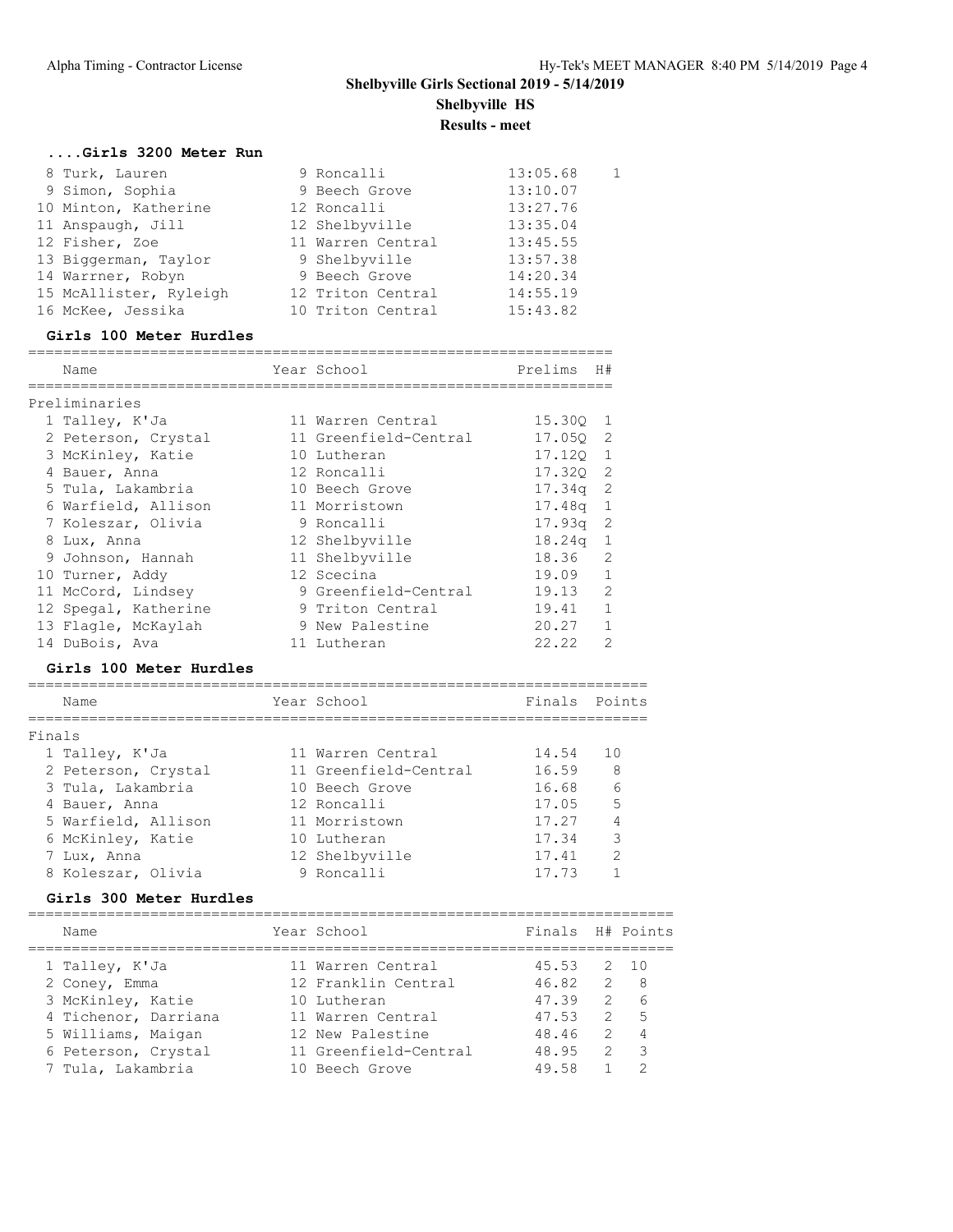**Results - meet**

### **....Girls 300 Meter Hurdles**

|                                                                                                                                                                         | 51.41                                                                                                                                                      |                                  | 51.406    |
|-------------------------------------------------------------------------------------------------------------------------------------------------------------------------|------------------------------------------------------------------------------------------------------------------------------------------------------------|----------------------------------|-----------|
|                                                                                                                                                                         | 51.41                                                                                                                                                      |                                  | 51.407    |
|                                                                                                                                                                         | 51.77                                                                                                                                                      |                                  |           |
|                                                                                                                                                                         | 54.18                                                                                                                                                      |                                  |           |
|                                                                                                                                                                         | 57.90                                                                                                                                                      |                                  |           |
|                                                                                                                                                                         | 59.34                                                                                                                                                      |                                  |           |
|                                                                                                                                                                         | 1:02.37                                                                                                                                                    |                                  |           |
| 8 Bauer, Anna<br>9 Lewis, Alyssa<br>10 Warfield, Allison<br>11 Brinker, Kennedy<br>12 Johnson, Hannah<br>13 Flagle, McKaylah<br>14 Moss, Olivia<br>15 Spegal, Katherine | 12 Roncalli<br>10 Triton Central<br>11 Morristown<br>10 Franklin Central<br>11 Shelbyville<br>9 New Palestine<br>11 Greenfield-Central<br>9 Triton Central | $\overline{1}$<br>$\overline{2}$ | 49.76 1 1 |

### **Girls 4x100 Meter Relay**

========================================================================== School **Finals** H# Points ========================================================================== 1 Warren Central 48.70 2 10 1) Berry, Miracle 11 2) Hoosier, Prommyse 12 3) Humphrey, Tacoria 10 (4) Sullivan, Zoe 11 2 Shelbyville 51.20 2 8 1) Lux, Anna 12 2) Eads, Megan 10 3) Martin, ZaLeeya 12 4) Terrell, Makayla 11 3 Beech Grove 51.67 2 6 1) Tula, Lakambria 10 2) Echols, Romea 11 3) Hancock, Marissa 12 4) Crawford, Chimya 11 4 Roncalli 52.28 2 5 1) Lehner, Cate 9 2) Origer, Elizabeth 11 3) Schultheis, Carlie 12 (4) Young, Carlie 9 5 Franklin Central 52.41 2 4 1) Brinker, Kennedy 10 2) Carson, Ayrieonna 9 3) Washam, Emily 10 (4) Fisher, Laura 10 6 New Palestine 54.43 2 3 1) Stephenson, Kennedy 10 2) Hobbs, Maya 9 3) Kelley, Taylor 9 19 4) Halter, Addie 10 7 Morristown 55.49 2 2 1) Armentrout, Kate 11 2) Batten, Allison 9 3) Brimelow, Jessica 11 (4) Coates, Maecy 11 8 Indianapolis Scecina Memorial 65.56 1 1 1) Burck, Hannah 12 2) Turner, Addy 12 3) Schroeder, Camille 10 (4) Garcia, Daisy 11 9 Indianapolis Lutheran 55.59 2 1) Baker, Taylor 11 2) Robson, Autumn 11 3) McKinley, Katie 10 4) Moffitt, Grace 11 10 Triton Central 55.63 1 1) Hahn, Sarah 11 2) Collins, Leah 10 3) Gahimer, Lilian 10 4) Scott, Isabella 10 11 Greenfield-Central 56.52 1 1) Pechin, Audrey 9 2) Costa, Chiara Laura 11 3) Grass, Ava 10 12 (4) McCord, Lindsey 9

### **Girls 4x400 Meter Relay**

========================================================================== School Finals H# Points ========================================================================== 1 Warren Central 3:56.78 2 10 1) Talley, K'Ja 11 2) Sullivan, Zoe 11 3) Williams, Cierra 11 (4) Tichenor, Darriana 11 2 New Palestine 4:06.39 2 8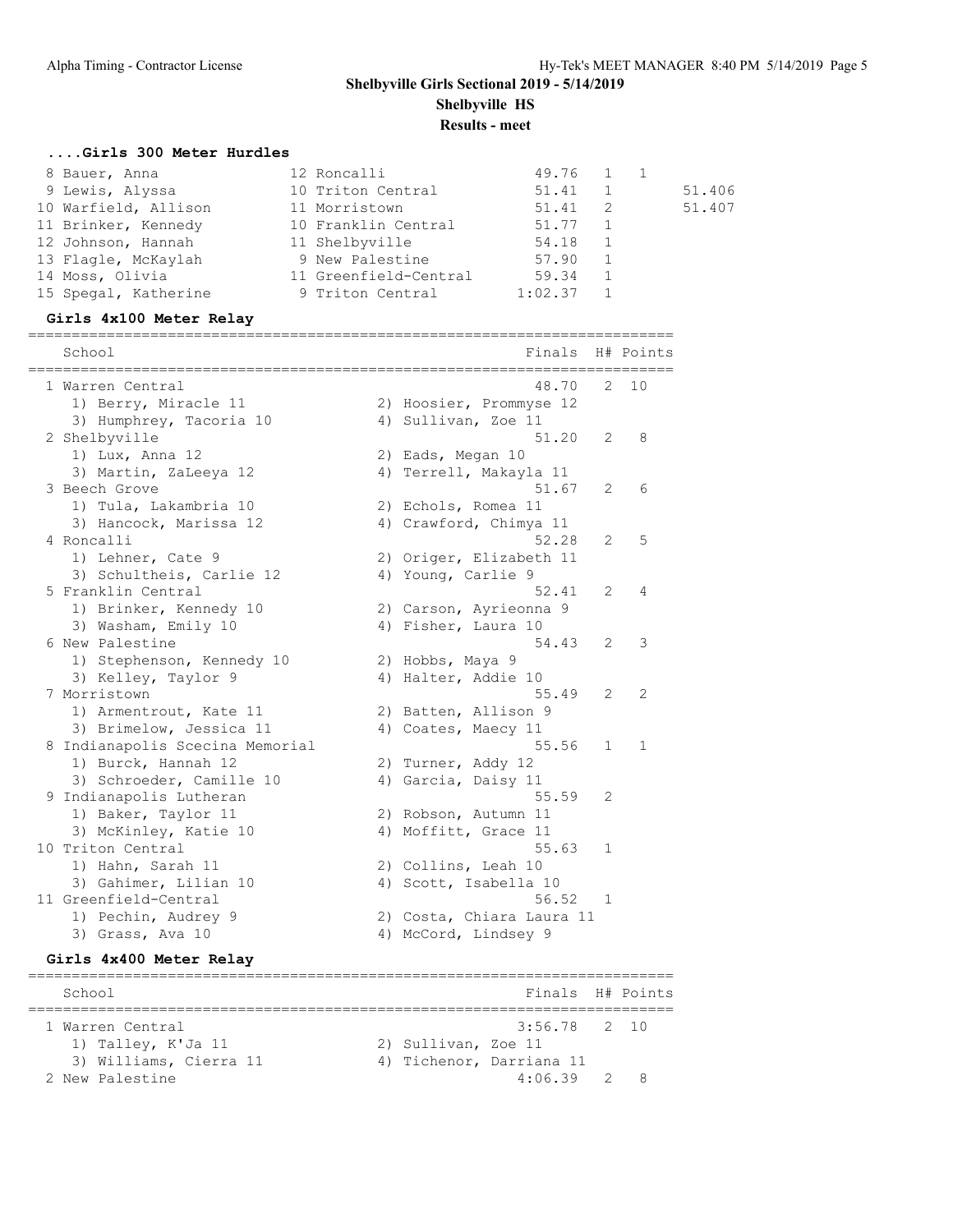4:07.57 2 6

 $4:08.26$  2 5

 $4:25.68$  2 4

6 Morristown 4:33.46 2 3

4:36.73 2 2

4:38.25 1 1

 $4:40.59$  1

 $5:16.76$  1

2) Shaw, Brenna 10 4) Taylor, Sophia 12

2) Washam, Emily 10 4) Comastri, Audrey 11

2) Peterson, Crystal 11 4) Hill, Addison 10

2) Brimelow, Jessica 11 4) Armentrout, Kate 11

2) Tula, Lakambria 10 4) Crawford, Chimya 11

2) DeFreese, Josie 12

2) McGivern, Samantha 12

# **....Girls 4x400 Meter Relay**

| 1) Reid, Jordan II              | 2) Shaw, Brenna 10     |
|---------------------------------|------------------------|
| 3) Williams, Maigan 12          | 4) Taylor, Sophia 12   |
| 3 Roncalli                      | 4:07.5                 |
| 1) Flick, Ashley 9              | 2) Young, Carlie 9     |
| 3) Sonderman, Emily 11          | 4) Ianni, Livia 9      |
| 4 Franklin Central              | 4:08.2                 |
| 1) Carson, Ayrieonna 9          | 2) Washam, Emily 10    |
| 3) Coney, Emma 12               | 4) Comastri, Audrey 11 |
| 5 Greenfield-Central            | 4:25.6                 |
| 1) Maroska, Kayana 9            | 2) Peterson, Crystal 1 |
| 3) Polster, Mackenzie 12        | 4) Hill, Addison 10    |
| 6 Morristown                    | 4:33.4                 |
| 1) Warfield, Allison 11         | 2) Brimelow, Jessica 1 |
| 3) Coates, Maecy 11             | 4) Armentrout, Kate 11 |
| 7 Shelbyville                   | 4:36.7                 |
| 1) Martin, Izzy 10              | 2) Mejia, Anita 10     |
| 3) Terrell, Makayla 11          | 4) Terrell, Malea 10   |
| 8 Beech Grove                   | 4:38.2                 |
| 1) Reed, Corra 9                | 2) Tula, Lakambria 10  |
| 3) Hancock, Marissa 12          | 4) Crawford, Chimya 11 |
| 9 Indianapolis Scecina Memorial | 4:40.5                 |
| 1) Haskins, Sydarah 11          | 2) DeFreese, Josie 12  |
| 3) Garcia, Daisy 11             | 4) Curiel, Amori 10    |
| 10 Triton Central               | 5:16.7                 |
| 1) McAllister, Ryleigh 12       | 2) McGivern, Samantha  |
| 3) Spegal, Katherine 9          | 4) Gahimer, Lilian 10  |

### **Girls 4x800 Meter Relay**

======================================================================= School **Finals Points** ======================================================================= 1 New Palestine 9:33.89 10 1) Mann, Emma 9 2) Shaw, Brenna 10 3) Taylor, Sophia 12 4) Voelz, Grace 12 2 Franklin Central 9:54.97 8 1) Comastri, Audrey 11  $\hspace{1.6cm}$  2) Coney, Emma 12 3) Reedus, Jada 12 4) Farmer, Cami 9 3 Warren Central 10:34.22 6 1) Moss, Elisabeth 11 2) Ward, Tee'Aira 9 3) Wilkerson, Brianna 9 4) Williams, Marietta 12 4 Roncalli 10:40.31 5 1) Flick, Ashley 9 2) Roesener, Mary 11 3) Minton, Katherine 12 (4) Gleitz, Trinity 11 5 Beech Grove 11:04.56 4 1) Mones-Gaspar, Carla 12 2) Chandler, Hannah 11 3) Simon, Sophia 9 4) Warrner, Robyn 9 6 Shelbyville 11:06.29 3 1) Biggerman, Taylor 9 2) Pike, Makinsi 12 3) Stacy, Braelyn 11 4) Howard, Stefanie 9 7 Indianapolis Scecina Memorial 12:13.11 2 1) Swinefurth, Grace 10 2) Hernandez, Gelsey 9 3) Curiel, Amori 10 (4) Spears, Kylee 10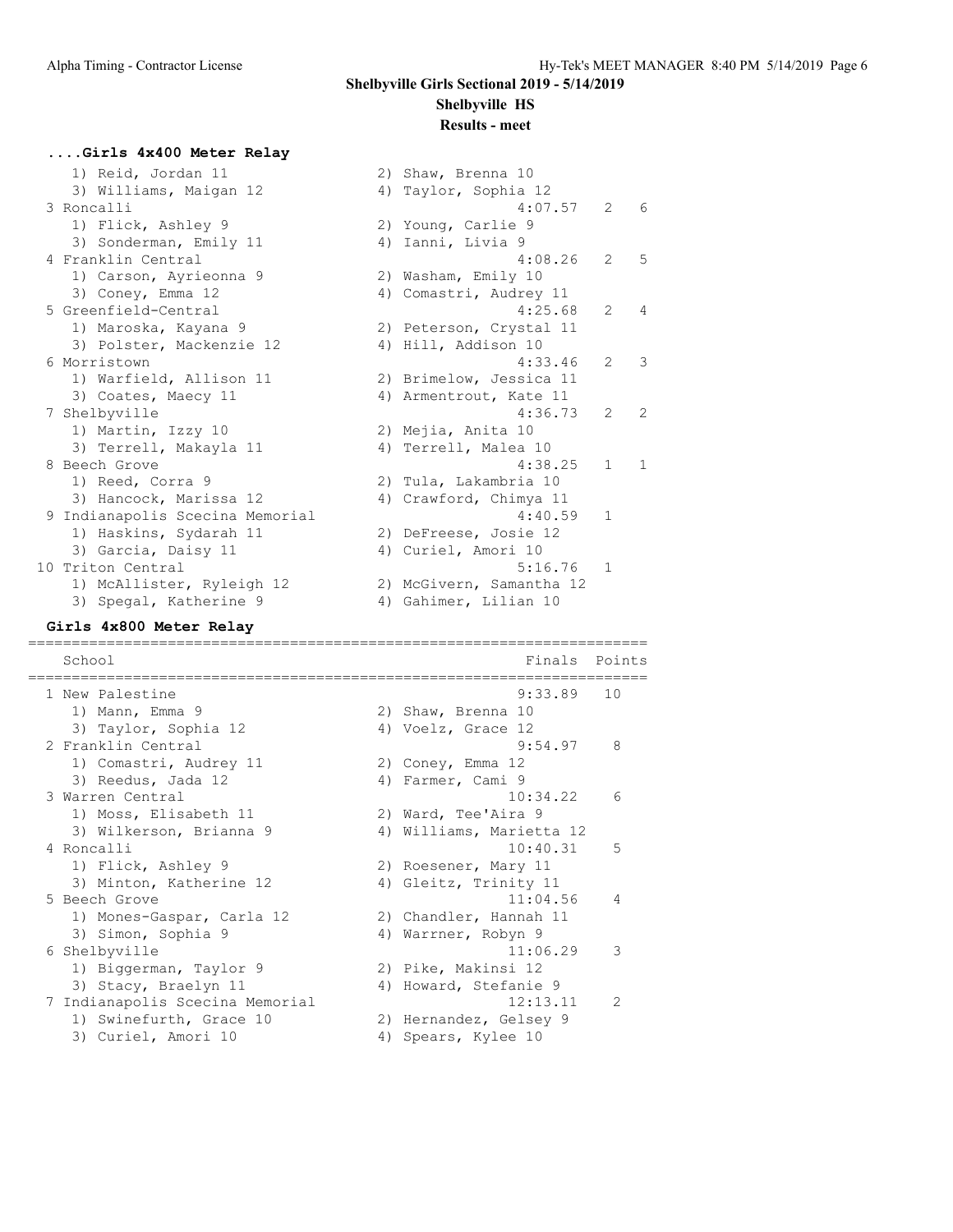**Results - meet**

## **Girls High Jump**

| Name                                                                             | Year School                                                                                                                                                          | Finals Points     |
|----------------------------------------------------------------------------------|----------------------------------------------------------------------------------------------------------------------------------------------------------------------|-------------------|
|                                                                                  | 1 Humphrey, Tacoria 10 Warren Central 5-06.00 10<br>$4-06$ $4-08$ $4-10$ $5-00$ $5-01$ $5-02$ $5-03$ $5-04.50$ $5-05$ $5-06$ $5-07$<br>P P P O O XXO XO XXO XO O XXX |                   |
| $4-06$ $4-08$ $4-10$ $5-00$ $5-01$ $5-02$ $5-03$<br>P P O O O XO XXX             | 2 Polster, Mackenzie 12 Greenfield-Central 5-02.00 8                                                                                                                 |                   |
| 3 Smith, Ramiyah<br>$4-06$ $4-08$ $4-10$ $5-00$ $5-01$ $5-02$<br>P O O XO XO XXX | 10 Warren Central 5-01.00                                                                                                                                            | 6                 |
| $4-06$ $4-08$ $4-10$ $5-00$ $5-01$ $5-02$<br>P O O O XXO XXX                     | 4 Terrell, Malea and 10 Shelbyville                                                                                                                                  | $J5 - 01.00$<br>5 |
| 5 Hausz, Jada<br>$4 - 06$ $4 - 08$ $4 - 10$<br>O XO XXX                          | 9 New Palestine                                                                                                                                                      | $4 - 08.00$ 3.50  |
| 5 Rice, Marlee<br>$4-06$ $4-08$ $4-10$<br>O XO XXX                               | 9 Shelbyville                                                                                                                                                        | $4 - 08.00$ 3.50  |
| 7 Stoddard, Lilly<br>$4 - 06$ $4 - 08$<br>O XXX                                  | 9 Morristown                                                                                                                                                         | $4 - 06.00$<br>2  |
| 8 Hovanec, Elle<br>$4 - 06$ $4 - 08$<br>XXO XXX                                  | 9 Roncalli J4-06.00                                                                                                                                                  | $\mathbf 1$       |
| -- Moffitt, Grace<br>$4 - 06$<br>XXX                                             | 11 Lutheran                                                                                                                                                          | ΝH                |
| $4 - 06$<br>XXX                                                                  | -- Scott, Isabella 10 Triton Central                                                                                                                                 | NH                |
| -- Simon, Sophia<br>$4 - 06$<br>XXX                                              | 9 Beech Grove                                                                                                                                                        | NH                |
| -- Bailey, Anna<br>$4 - 06$<br>XXX                                               | 10 New Palestine                                                                                                                                                     | NH                |
| -- Young, Alana<br>$4 - 06$<br>XXX                                               | 11 Roncalli                                                                                                                                                          | NH                |
| $4 - 06$<br>XXX                                                                  | -- Vibbert, Meghan 10 Triton Central                                                                                                                                 | NH                |

### **Girls Pole Vault**

| Name         |                |                                                                |           |   | Year School |                |            |       | Finals Points |                 |
|--------------|----------------|----------------------------------------------------------------|-----------|---|-------------|----------------|------------|-------|---------------|-----------------|
| 1 Lux, Anna  |                |                                                                |           |   |             | 12 Shelbyville |            |       | $9 - 06.00$   | $\overline{10}$ |
|              |                | $6-00$ $6-06$ $7-00$ $7-06$ $8-00$ $8-06$ $9-00$ $9-06$ $9-10$ |           |   |             |                |            |       |               |                 |
|              | $\overline{P}$ |                                                                | PPPP (XX) |   |             |                | $\bigcirc$ | XXX X |               |                 |
| 2 Hill, Addy |                |                                                                |           |   |             | 11 Roncalli    |            |       | $9 - 00.00$   |                 |
|              |                | $6-00$ $6-06$ $7-00$ $7-06$ $8-00$ $8-06$ $9-00$ $9-06$        |           |   |             |                |            |       |               |                 |
|              | P              | P                                                              | ∩         | ∩ | ∩           |                | XXX        |       |               |                 |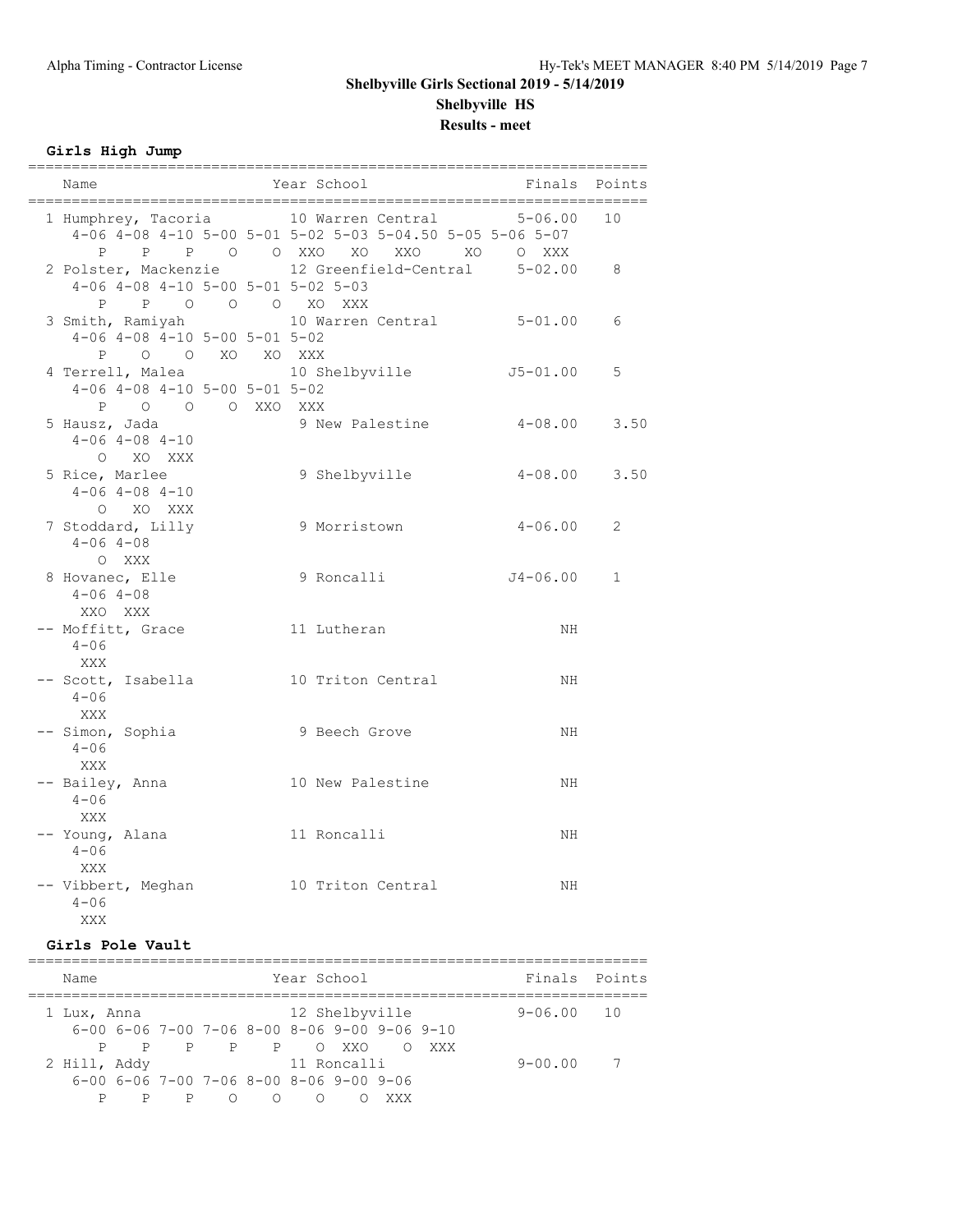### **Results - meet**

### **....Girls Pole Vault**

|                                                       |                   |  | 2 Reinhart, Audrey 10 Shelbyville                              | $9 - 00.00$ | $7\phantom{.0}$ |
|-------------------------------------------------------|-------------------|--|----------------------------------------------------------------|-------------|-----------------|
|                                                       |                   |  | $6-00$ $6-06$ $7-00$ $7-06$ $8-00$ $8-06$ $9-00$ $9-06$        |             |                 |
|                                                       |                   |  | P P P O O O O XXX                                              |             |                 |
|                                                       |                   |  | 4 Miller, Jasmine 9 Warren Central 59-00.00 5                  |             |                 |
|                                                       |                   |  | $6-00$ $6-06$ $7-00$ $7-06$ $8-00$ $8-06$ $9-00$ $9-06$        |             |                 |
|                                                       |                   |  | XO O O O O XXO O XXX                                           |             |                 |
|                                                       |                   |  | 5 Brake, Sydney 10 Franklin Central 8-06.00 4                  |             |                 |
|                                                       |                   |  | $6 - 00$ $6 - 06$ $7 - 00$ $7 - 06$ $8 - 00$ $8 - 06$ $9 - 00$ |             |                 |
|                                                       |                   |  | P P O O O XXO XXX                                              |             |                 |
|                                                       |                   |  |                                                                |             |                 |
| $6 - 00$ $6 - 06$ $7 - 00$ $7 - 06$ $8 - 00$ $8 - 06$ |                   |  |                                                                |             |                 |
|                                                       | P P O XO O XXX    |  |                                                                |             |                 |
|                                                       |                   |  | 7 Ackerman, Anna (2008) 9 New Palestine 38-00.00 2             |             |                 |
| $6 - 00$ $6 - 06$ $7 - 00$ $7 - 06$ $8 - 00$ $8 - 06$ |                   |  |                                                                |             |                 |
|                                                       | P P O XXO O XXX   |  |                                                                |             |                 |
|                                                       |                   |  | 8 Meredith, Kaitlin (9 Franklin Central 18-00.00 1             |             |                 |
| $6 - 00$ $6 - 06$ $7 - 00$ $7 - 06$ $8 - 00$ $8 - 06$ |                   |  |                                                                |             |                 |
|                                                       | XXO O O O XXO XXX |  |                                                                |             |                 |
|                                                       |                   |  | 9 Tiede, Annan 9 Greenfield-Central 7-06.00                    |             |                 |
| $6 - 00$ $6 - 06$ $7 - 00$ $7 - 06$ $8 - 00$          |                   |  |                                                                |             |                 |
|                                                       | P O O O XXX       |  |                                                                |             |                 |
| 10 Moore, Karina                                      |                   |  | 9 Warren Central 7-00.00                                       |             |                 |
| $6 - 00$ $6 - 06$ $7 - 00$ $7 - 06$                   |                   |  |                                                                |             |                 |
|                                                       | O O O XXX         |  |                                                                |             |                 |
| 11 Vaught, Lily                                       |                   |  | 9 Roncalli                                                     | $J7-00.00$  |                 |
| $6 - 00$ $6 - 06$ $7 - 00$ $7 - 06$                   |                   |  |                                                                |             |                 |
|                                                       | O O XO XXX        |  |                                                                |             |                 |
| 12 Roe, Hannah                                        |                   |  | 10 Beech Grove                                                 | $6 - 06.00$ |                 |
| $6 - 00$ $6 - 06$ $7 - 00$                            |                   |  |                                                                |             |                 |
|                                                       | O O XXX           |  |                                                                |             |                 |

### **Girls Long Jump**

| Finals Points<br>Year School<br>Name                                                                                                       |                |   |
|--------------------------------------------------------------------------------------------------------------------------------------------|----------------|---|
| 1 Hoosier, Prommyse 12 Warren Central 19-10.75 10                                                                                          |                |   |
| 19-08.75 19-10.75 FOUL FOUL 19-07 18-04.75<br>2 Eads, Megan 10 Shelbyville<br>FOUL 16-09 16-05.25 16-06 16-03.50 16-04.25                  | $16 - 09.00$ 8 |   |
| 3 Sonderman, Emily 11 Roncalli<br>FOUL FOUL 16-02.25 16-06.50 16-08 16-04.50                                                               | 16-08.00       | 6 |
| 4 Tobin, Saschenera 9 Warren Central 16-07.75<br>16-06 16-04.50 16-07.75 15-07 15-05.75 FOUL                                               |                | 5 |
| 5 Carson, Ayrieonna (2008) 9 Franklin Central (2008) 16-03.50                                                                              |                | 4 |
| 16-03.50 13-08.25 15-01.25 14-08 14-08.25 13-07.25<br>6 Peterson, Crystal 11 Greenfield-Central 15-07.25                                   |                | 3 |
| 15-03.75 15-03 15-03.25 14-11.50 15-07.25 15-03.75<br>7 Fisher, Laura                 10 Franklin Central       15-04.25                   |                | 2 |
| 14-04.25 FOUL 13-11.50 9-10.50 12-10 15-04.25<br>8 Burck, Hannah 12 Scecina 15-01.25<br>13-09 14-05.25 14-04.75 14-05.75 15-01.25 13-07.50 |                |   |
| 9 Johnson, Hannah 11 Shelbyville 14-11.50<br>14-11.50 14-00.50 14-02 14-01.25 13-09.50 13-08.50                                            |                |   |
| 10 Brown, Kelsie 3 Greenfield-Central 14-03.00<br>$13 - 01.75$ $13 - 03.25$ $14 - 03$                                                      |                |   |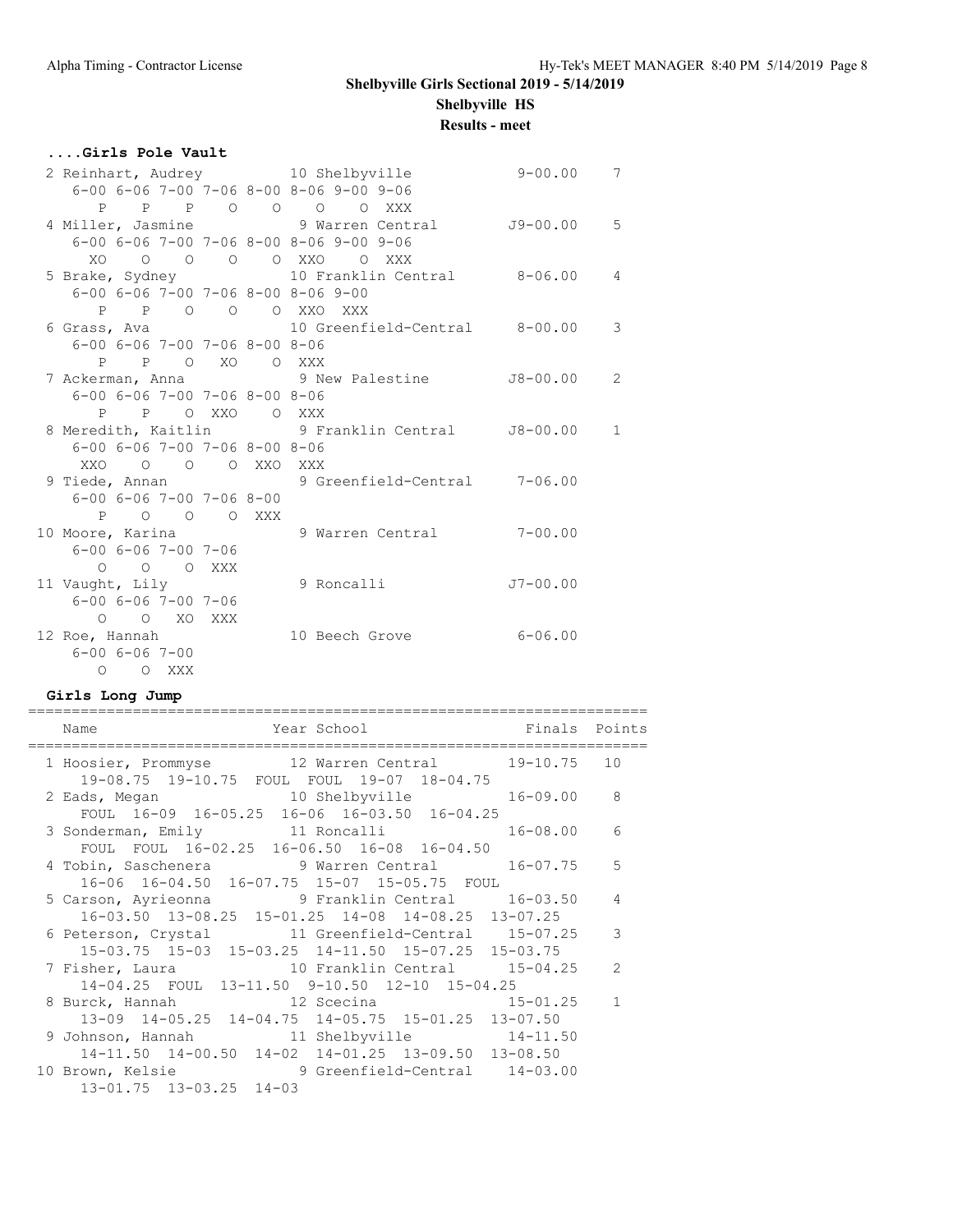**Results - meet**

|  | Girls Long Jump |  |  |
|--|-----------------|--|--|
|--|-----------------|--|--|

| 11 Wilson, Sydni               11 New Palestine           14-01.75 |              |
|--------------------------------------------------------------------|--------------|
| $14 - 01.75$ $13 - 02$ $12 - 10$                                   |              |
| 12 Hancock, Marissa 12 Beech Grove                                 | $13 - 10.25$ |
| 13-08 13-10.25 13-08.50                                            |              |
| 13 Vibbert, Meghan 10 Triton Central J13-10.25                     |              |
| 12-10.25 13-10.25 12-11.75                                         |              |
| 14 Stephenson, Kennedy 10 New Palestine 13-06.25                   |              |
| $11-03.50$ $13-06.25$ $12-01.50$                                   |              |
| 15 Long, Cayla 10 Scecina                                          | $13 - 04.00$ |
| 13-04 FOUL FOUL                                                    |              |
| 16 Baker, Taylor 11 Lutheran                                       | $13 - 03.00$ |
| FOUL 12-10.75 13-03                                                |              |
| 17 Timm, Nahtalie 11 Triton Central 13-00.50                       |              |
| FOUL FOUL 13-00.50                                                 |              |
| 18 Stoddard, Lilly 9 Morristown                                    | $12 - 04.50$ |
| 12-04.50 FOUL 11-07.75                                             |              |
| 19 melton, reagan 11 Christel Hou                                  | $11 - 11.75$ |
| $11-10.25$ $11-03.25$ $11-11.75$                                   |              |
| 20 Reed, Corra 30 9 Beech Grove                                    | $11 - 09.25$ |
| FOUL 11-09.25 11-06                                                |              |
| 21 Miller, Katie and 11 Lutheran                                   | $9 - 11.75$  |
| $9 - 00.50$ $9 - 06$ $9 - 11.75$                                   |              |

### **Girls Shot Put**

| Year School <a> Finals Points</a> Finals Points<br>Name                                                                                                   |   |
|-----------------------------------------------------------------------------------------------------------------------------------------------------------|---|
| 1 Lumbley, Aden 11 New Palestine 38-07.00 10<br>FOUL 33-11.50 38-07 35-09.25 FOUL 37-00                                                                   |   |
| 2 Sholar, Qamara 10 Warren Central 37-04.25 8<br>34-08.50 36-03 35-02.25 35-03.50 FOUL 37-04.25                                                           |   |
| 3 Hamilton, Erionna 11 Warren Central 36-07.75 6<br>36-00.25 34-11 36-07.75 35-03.75 35-03 34-04.50                                                       |   |
| 4 Hensel, Faith 10 New Palestine 34-09.25<br>34-07.50 34-09.25 FOUL 33-11.75 32-11.75 34-08.25                                                            | 5 |
| 5 Coil, Addilyn 11 Greenfield-Central 34-08.00<br>FOUL 34-04 34-08 32-00.50 31-07.50 FOUL                                                                 | 4 |
| 6 Flora, Joanna (11 Greenfield-Central 34-03.25<br>34-03.25 34-01.25 33-04.50 33-09.50 32-07.75 33-03                                                     | 3 |
| 7 Phelps, Tenleigh 10 Triton Central 32-03.50 2<br>$32-03.50$ $31-00.75$ $30-02$ $32-01.25$ $31-09.75$ $31-03.75$                                         |   |
| 8 Tabit, Claire 11 Lutheran 32-01.25 1                                                                                                                    |   |
| 32-01.25 31-02.75 30-02.25 29-04.25 29-05.75 32-01.25<br>9 Floyd, Olivia 11 Triton Central 31-08.50<br>28-03.50 31-08.50 29-11.75 30-05.25 30-07.25 28-06 |   |
| 10 Nnatubeugo, Nellie 12 Roncalli 31-08.25<br>31-07.25 FOUL 31-08.25                                                                                      |   |
| 11 Pike, Autumn 11 Shelbyville 31-06.50<br>$30 - 03.25$ $31 - 06.50$ $31 - 04.50$                                                                         |   |
| 12 McCloud, Maya 12 Franklin Central 30-01.50<br>FOUL $29-05$ 30-01.50                                                                                    |   |
| 13 West, Rylee 11 Shelbyville 29-06.00<br>23-09.25 29-06 29-04.75                                                                                         |   |
| 14 Blakely, Alexiana 12 Beech Grove 29-05.00<br>FOUL 28-08.50 29-05                                                                                       |   |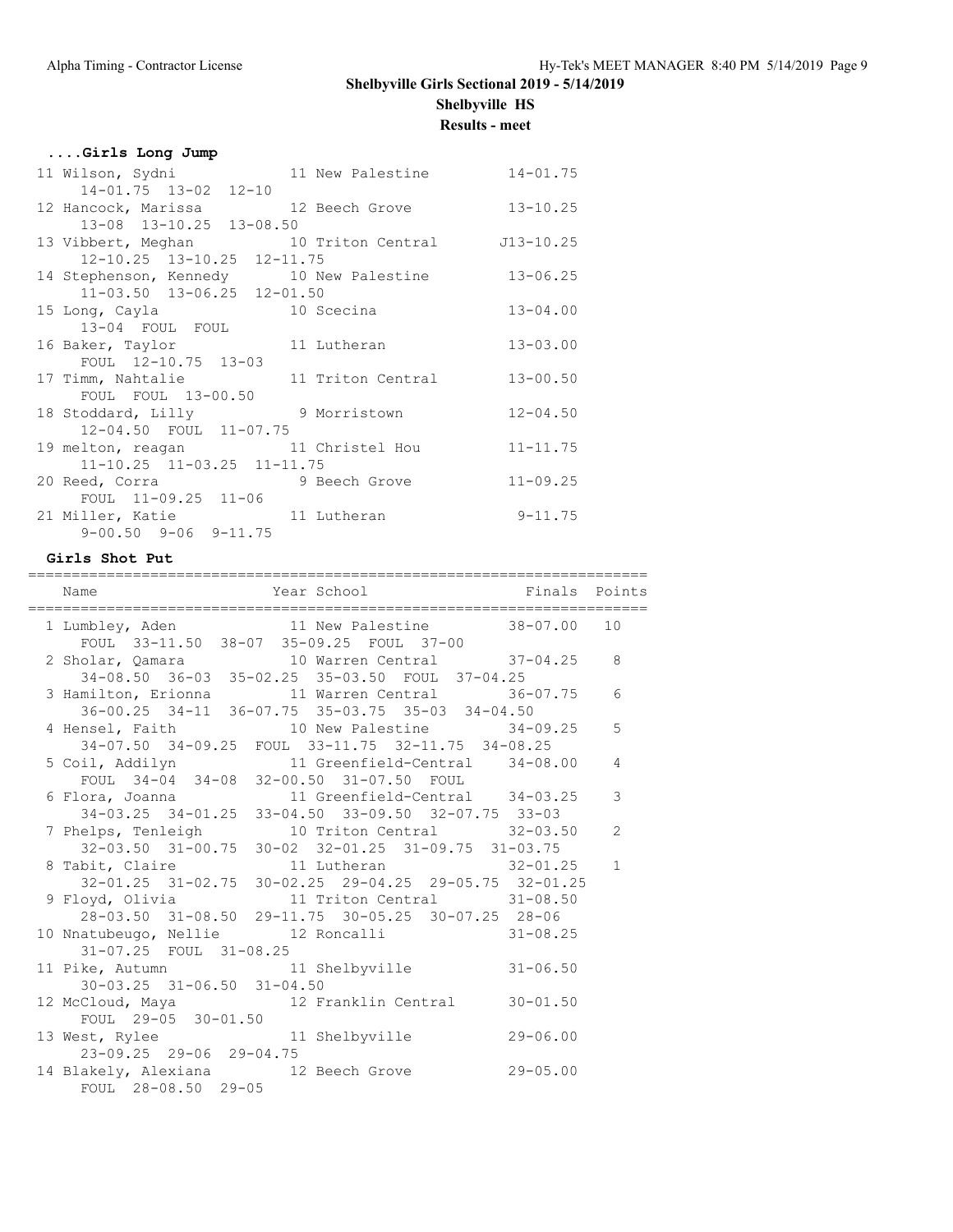**Results - meet**

|  |  | Girls Shot Put |  |
|--|--|----------------|--|
|  |  |                |  |

| 15 Bryans, Annemarie                   | 9 Roncalli         | $28 - 07.00$ |
|----------------------------------------|--------------------|--------------|
| $28 - 00$ $28 - 07$ $27 - 09$ , 75     |                    |              |
| 16 Lacy, Claire                        | 12 Scecina         | $28 - 00.75$ |
| 28-00.75 20-11.25 27-01.50             |                    |              |
| 17 Griffin, Cortajah                   | 9 Lighthouse Chart | $25 - 09.75$ |
| $25 - 06.75$ $25 - 09.75$ $25 - 06.50$ |                    |              |
| 18 Ruley, Rebekah                      | 9 Franklin Central | $24 - 10.25$ |
| $24-10.25$ $24-09.50$ $24-09.75$       |                    |              |
| 19 Gabbard, Abby                       | 11 Morristown      | $24 - 04.00$ |
| 24-00.25 24-04 FOUL                    |                    |              |
| 20 Everhart, Hannah 10 Morristown      |                    | $21 - 03.00$ |
| $20 - 01.50$ $20 - 09.50$ $21 - 03$    |                    |              |
| -- Jackson, Olivia                     | 11 Lutheran        | FOUL         |
| FOUL FOUL<br>FOUL                      |                    |              |

## **Girls Discus Throw**

| Name                                                                                                | Year School <a> Finals Points</a> |            |                |
|-----------------------------------------------------------------------------------------------------|-----------------------------------|------------|----------------|
| 1 Evans, Cassandra 11 Franklin Central 139-10<br>115-03 120-06 134-01 139-10 FOUL 124-10            |                                   |            | 10             |
| 2 Burkhart, Hannah 12 Greenfield-Central 121-01 8<br>FOUL 121-01 109-03 FOUL 115-02 FOUL            |                                   |            |                |
| 3 Lumbley, Aden 11 New Palestine<br>89-07 FOUL FOUL 113-05 109-05 FOUL                              |                                   | $113 - 05$ | 6              |
| 4 Flora, Joanna 11 Greenfield-Central 111-07<br>92-07 FOUL FOUL 111-07 109-08 106-03                |                                   |            | 5              |
| 5 Grossman, Rebecca 11 Franklin Central<br>98-02 106-07 90-09 102-01 FOUL 95-00                     |                                   | $106 - 07$ | $\overline{4}$ |
| 6 Phelps, Tenleigh<br>$103 - 05$ 94-10 90-05 105-03 102-00 97-07                                    | 10 Triton Central                 | $105 - 03$ | 3              |
| 7 Papandria, Emily 12 Roncalli<br>$94-11$ 102-08 95-10 84-00 95-03 97-04                            |                                   | $102 - 08$ | $\overline{2}$ |
| 8 Taylor, Azari 10 Warren Central 96-06<br>FOUL 93-06 81-07 86-05 96-06 FOUL                        |                                   |            | $\mathbf{1}$   |
| 9 Hinderliter, Morgan 11 Shelbyville 89-00<br>nderliter, morgan<br>89-00 82-02 88-09 FOUL FOUL FOUL |                                   |            |                |
| 10 Guerrettaz, Gretchen 11 Roncalli<br>$77 - 09$ $84 - 06$ $86 - 00$                                |                                   | $86 - 00$  |                |
| 11 Floyd, Olivia<br>$85 - 10$ $78 - 00$ $75 - 09$                                                   | 11 Triton Central 85-10           |            |                |
| 12 Tabit, Claire<br>FOUL FOUL 81-08                                                                 | 11 Lutheran                       | $81 - 08$  |                |
| 13 Ballinger, Hope<br>79-06 FOUL 69-09                                                              | 10 Beech Grove                    | $79 - 06$  |                |
| 14 Jackson, Olivia<br>75-08 78-09 FOUL                                                              | 11 Lutheran                       | $78 - 09$  |                |
| 15 Gabbard, Abby<br>FOUL 78-08 68-07                                                                | 11 Morristown                     | $78 - 08$  |                |
| 16 Hensel, Faith<br>76-00 FOUL FOUL                                                                 | 10 New Palestine                  | $76 - 00$  |                |
| 17 Lacy, Claire<br>63-09 61-09 FOUL                                                                 | $63 - 09$<br>12 Scecina           |            |                |
| 18 Griffin, Cortajah<br>$51 - 04$ $57 - 03$ $45 - 01$                                               | 9 Lighthouse Chart 57-03          |            |                |